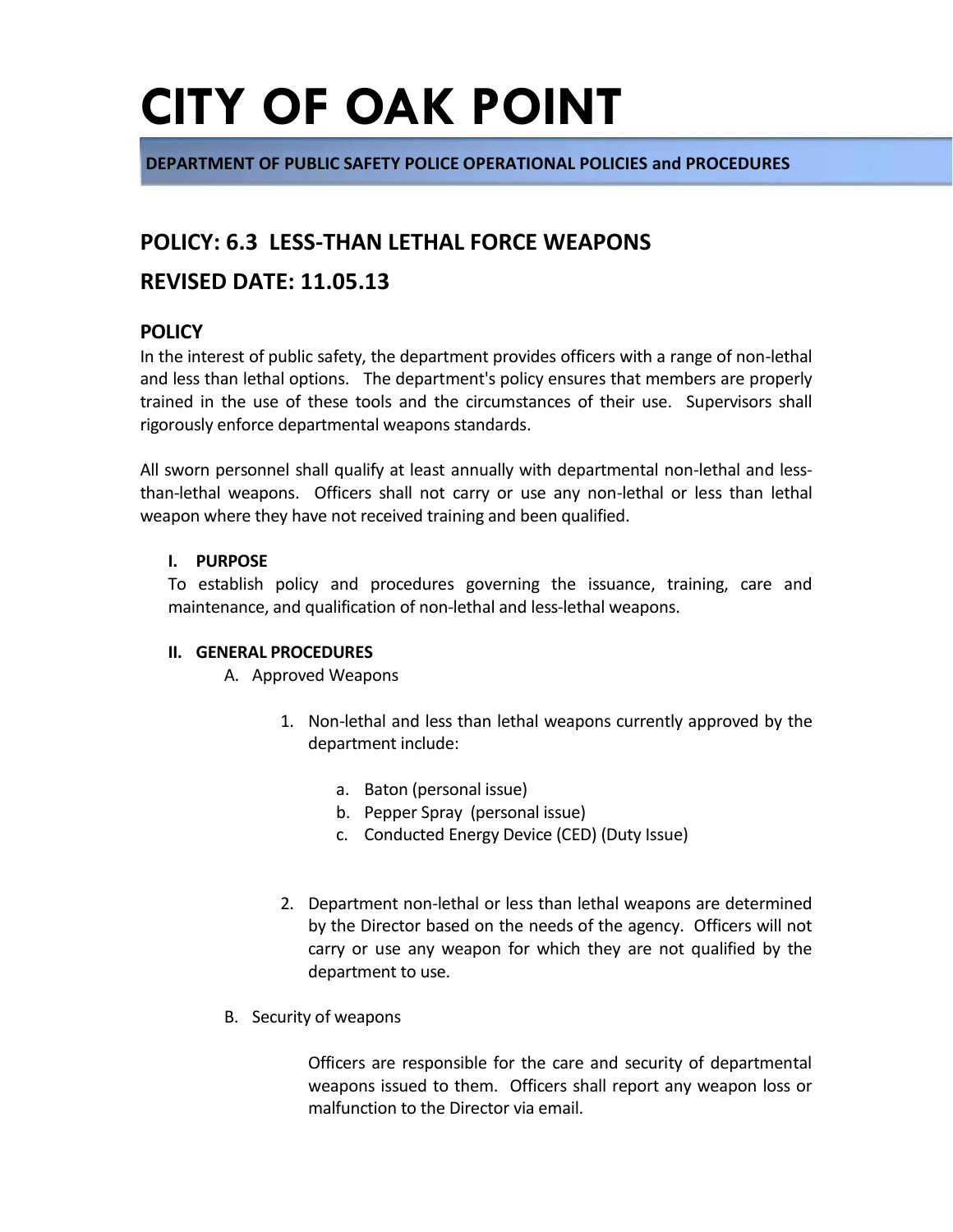#### **DEPARTMENT OF PUBLIC SAFETY POLICE OPERATIONAL POLICIES and PROCEDURES**

- C. Modification and maintenance of weapons
	- 1. Departmental weapons shall not be modified or altered without written approval of the Director.
	- 2. Officers are responsible for cleaning and maintenance of non-lethal or less lethal weapons that are issued to them.
- D. Weapon inspections
	- 1. Officers shall inspect issued weapons at the beginning of each duty assignment to ensure they are in proper working order.
	- 2. The Sergeant shall inspect issued weapons at least monthly and shall document the inspections in a memorandum to the Director indicating the officers inspected and the results of the inspection.

#### **III. QUALIFICATION REQUIREMENTS**

- A. Required instruction and qualification
	- 1. All department personnel shall receive training with any non-lethal and less lethal weapons that they will carry. Training shall cover the mechanics of the weapon, sound safety practices, and departmental policy governing the use of the weapon and the use of force. Tactical considerations shall be a part of this training. Department issued weapons will training will be provided by the department. For "Personal Issue" weapons the officer will be responsible to seek certification or recertification and present it to the Director in order to carry the weapon.
	- 2. Officers will receive training and demonstrate proficiency (qualify) at least annually on all departmental non-lethal or less lethal weapons systems.
	- 3. Instructors for any non-lethal or less lethal weapon where the manufacturer recommends the instructors be certified before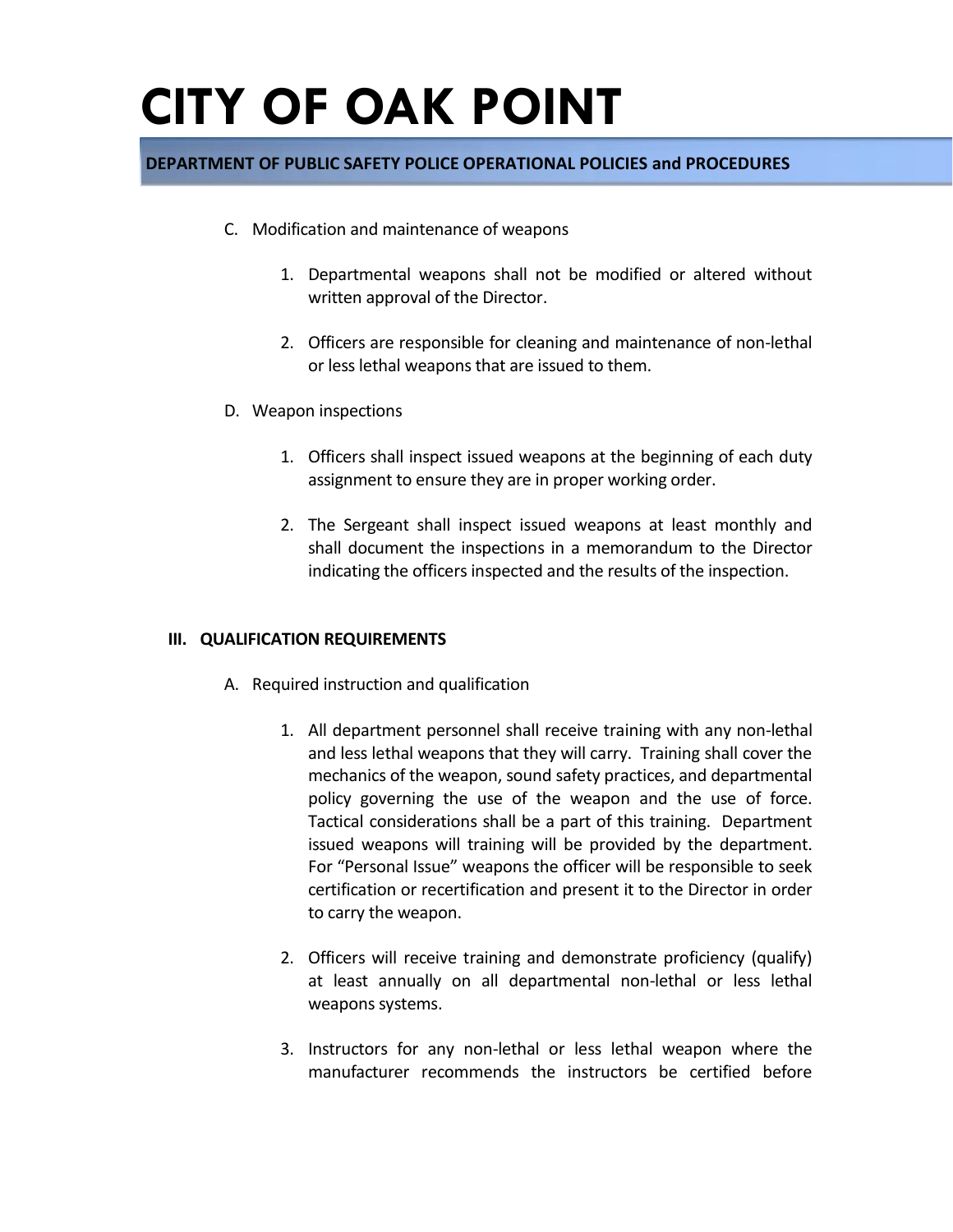#### **DEPARTMENT OF PUBLIC SAFETY POLICE OPERATIONAL POLICIES and PROCEDURES**

providing initial or refresher training shall be certified before providing the said training.

#### **IV. BATON**

- A. The department authorizes the carrying and use of the baton(ASP, PR-24) as the only striking weapon for officers. All other forms of striking or punching weapons are prohibited, including but not limited to saps, blackjacks, slapjacks, nunchaku and similar sticks, and brass knuckles. Flashlights carried by officers are not to be used as striking instruments, except as a last resort to protect the officer from injury.
- B. Officers who carry the baton shall be trained and demonstrate proficiency in its use. The weapon may be used in quelling confrontations involving physical violence where higher levels of force are unnecessary or inappropriate and lesser levels are inappropriate or ineffective.
	- 1. The baton should not be used to strike handcuffed individuals or to threaten or intimidate people.
	- 2. Officers shall not raise the baton above the head to strike a blow to a person's head or neck area.
- C. All uses of the baton will be immediately reported to a supervisor and documented in an incident report.

#### **V. OC PEPPER SPRAY**

- A. Authorization
	- 1. Only officers who have completed the prescribed course of instruction on the use of OC are authorized to carry the device.
- B. Uniformed officers if they choose shall carry only departmentally authorized OC canisters in the prescribed manner on the duty belt. Nonuniformed officers may carry OC in alternative devices as authorized by the agency.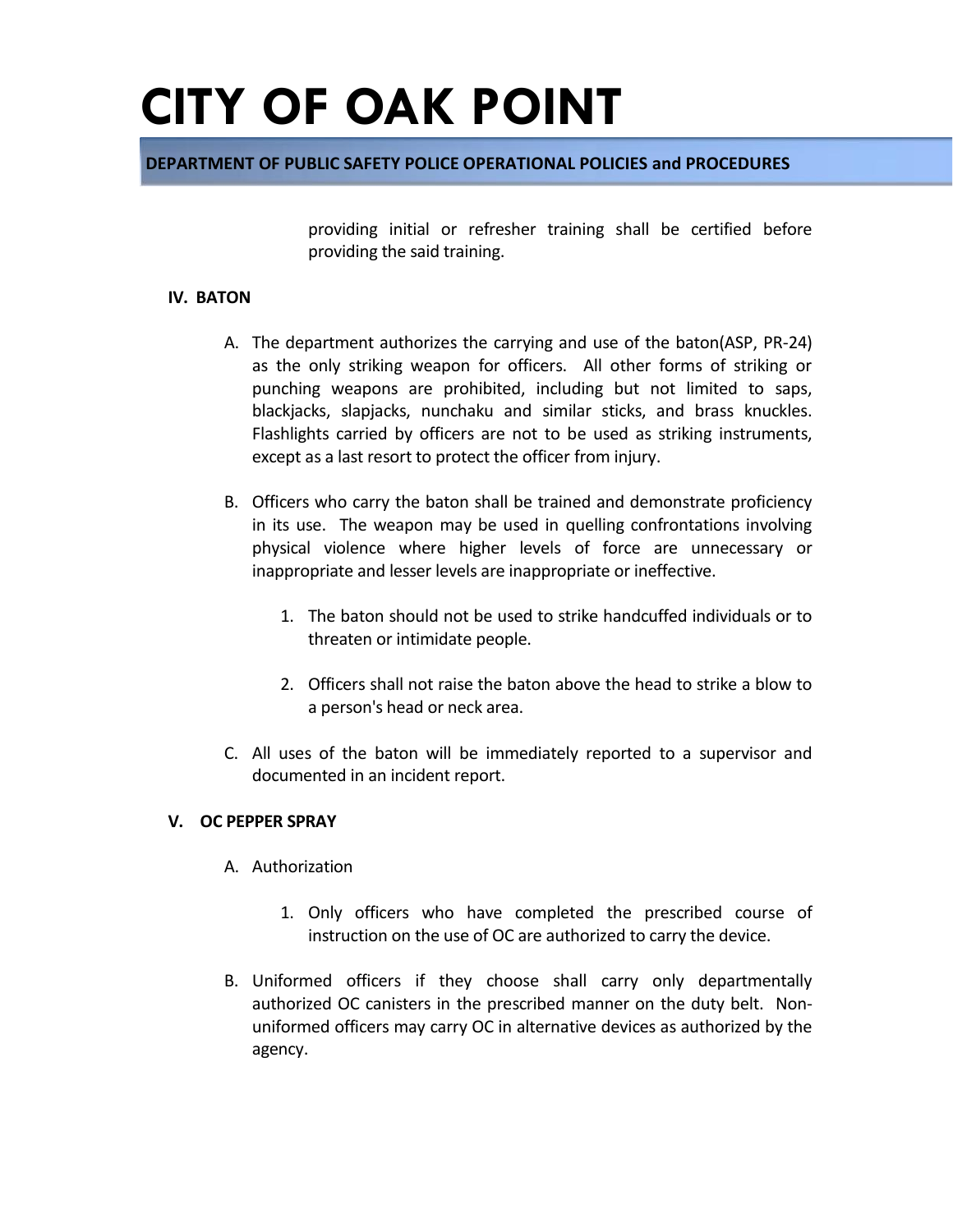#### **DEPARTMENT OF PUBLIC SAFETY POLICE OPERATIONAL POLICIES and PROCEDURES**

- C. Usage Criteria
	- 1. OC spray is considered a use of force and shall be employed in a manner consistent with this agency's use-of-force policy.
	- 2. OC may be used when:
		- a. verbal dialogue has failed to bring about the subject's compliance, and
		- b. the subject is actively resisting or has signaled his intention to actively resist the officer's efforts to make the arrest.
	- 3. Whenever practical and reasonable, officers should issue a verbal warning prior to using OC against a suspect.
	- 4. Once a suspect is incapacitated or restrained, use of OC is no longer justified.
- D. Usage Procedures
	- 1. Whenever possible, officers should be upwind from the suspect before using OC and should avoid entering the spray area.
	- 2. An officer should maintain a safe distance from the suspect of between two and 10 feet.
	- 3. A single spray burst of between one and three seconds should be directed at the suspect's eyes, nose and mouth. Additional burst(s) may be used if the initial or subsequent burst proves ineffective.
	- 4. Use of OC should be avoided, if possible, under conditions where it may affect innocent bystanders or contaminate a public facility.
- E. Effects of OC and Officer Response
	- 1. Within several seconds of being sprayed by OC, a suspect will normally display symptoms of temporary blindness, have difficulty breathing, burning sensation in the throat, nausea, lung pain and/or impaired thought processes.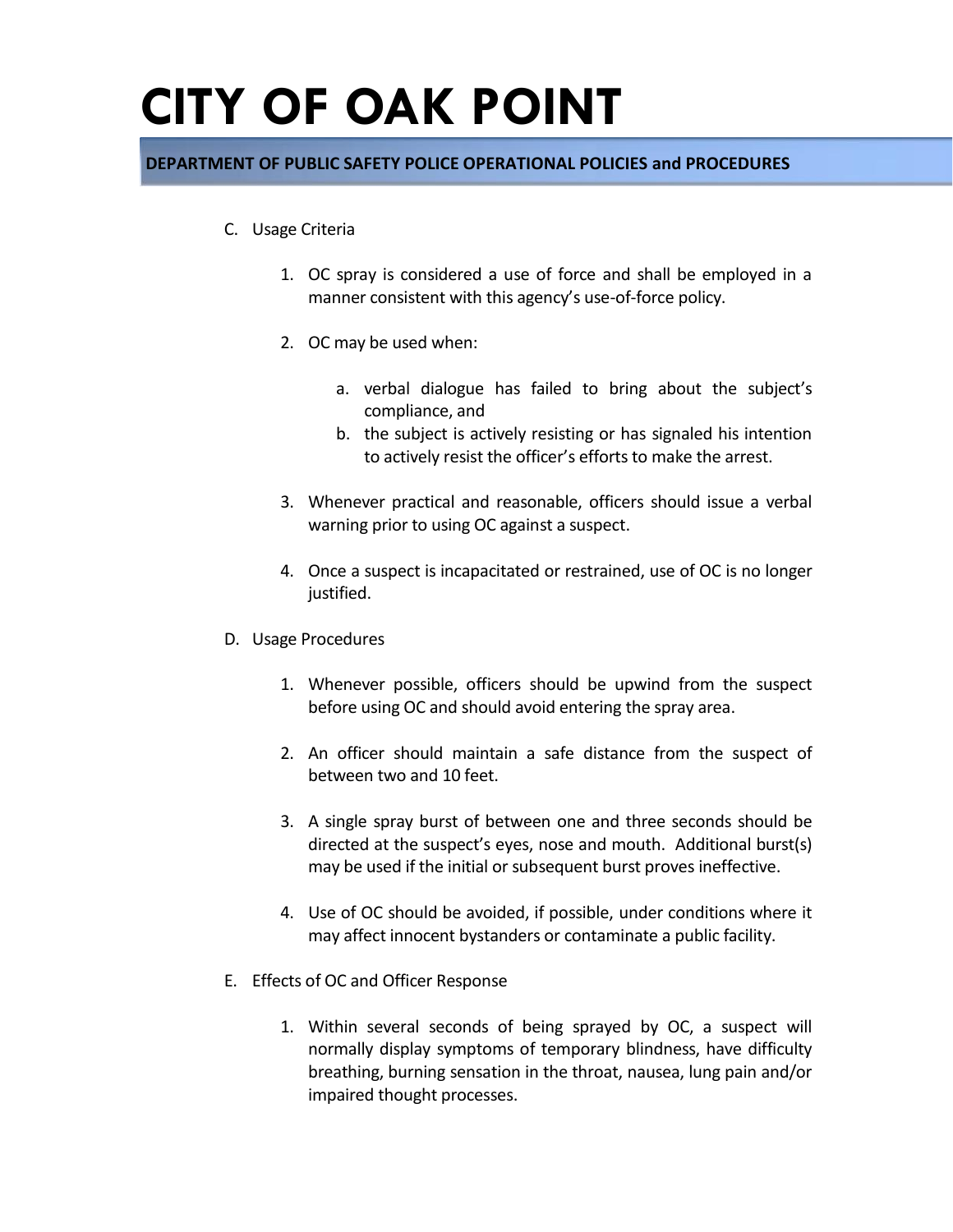#### **DEPARTMENT OF PUBLIC SAFETY POLICE OPERATIONAL POLICIES and PROCEDURES**

- 2. The effects of OC vary among individuals. Therefore, all suspects shall be handcuffed as soon as possible after being sprayed. Officers should also be prepared to employ other means to control the suspect—to include, if necessary, other force options consistent with agency policy—if he does not respond sufficiently to the spray and cannot otherwise be subdued.
- 3. Immediately after spraying a suspect, officers shall be alert to any indications that the individual needs medical care. This includes, but is not necessarily limited to, breathing difficulties, gagging, profuse sweating and loss of consciousness. Upon observing these or other medical problems or if the suspect requests medical assistance, the officer shall immediately summon emergency medical aid.
- 4. Suspects that have been sprayed shall be monitored continuously for indications of medical problems and shall not be left alone while in police custody.
- 5. Officers should provide assurance to suspects who have been sprayed that the effects are temporary and encourage them to relax.
- 6. Air will normally begin reducing the effects of OC spray within 15 minutes of exposure. However, once the suspect has been restrained, officers shall call for medics to assist him by rinsing and drying the exposed area.
- 7. Assistance shall be offered to any individuals accidentally exposed to OC spray who feel the effects of the agent. \
- F. Reporting Procedures
	- 1. Accidental discharges as well as intentional uses of OC spray against an individual in an enforcement capacity shall be reported to the officer's supervisor as soon as possible.